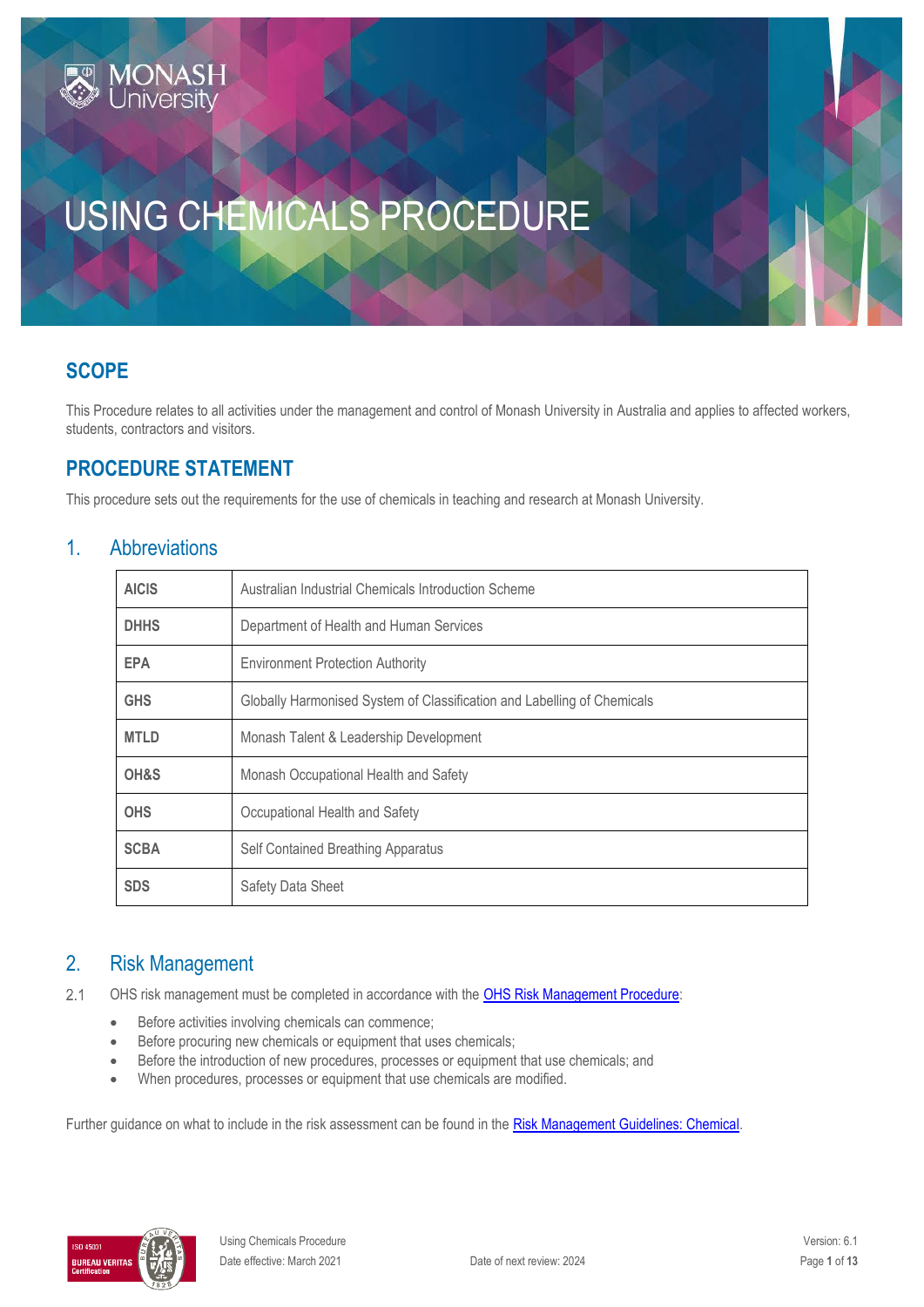# 3. General requirements for using chemicals

#### $3.1$ **Procurement**

3.1.1 Prior to procuring chemicals for the first time, you must:

- Undertake a Risk Assessment in accordance with the [OHS Risk Management Procedure;](https://publicpolicydms.monash.edu/Monash/documents/1935636)
- Obtain and review the most current Australian Safety Data Sheet (SDS);
- Complete the Pre-purchase checklist to determine if the chemical is classified as a:
	- o Dangerous Good;
	- o Hazardous Substance;
	- o Scheduled Poison;
	- o Cytotoxic;
	- o Scheduled Carcinogen;
	- o Chemical of Security Concern;
	- o Prescribed Chemical or Apparatus; or
	- o Safeguards Material
- 3.1.2 The Chemwatch Gold SDS (Section 15) can also be checked to identify whether the chemical is found on any relevant regulatory lists.
- 3.1.3 This information will assist with determining:
- Subsequent regulatory requirements;
- Controls required for the safe use, storage and transport;
- Waste management requirements; and
- First Aid and Emergency Management requirements.
- 3.1.4 Australian Industrial Chemicals Introduction Scheme (AICIS)

You must check the AICIS website prior to directly importing an Industrial Chemical into Australia to determine if the Chemical needs to be assessed by AICIS.

- 3.1.5 AICIS defines industrial use by exclusion. This means that industrial use is any use that is not:
- An agricultural chemical product as defined by the AgVet Code;
- A veterinary chemical product as defined by the AgVet Code;
- Used as a substance or mixture of substances prepared by a pharmacist or veterinary surgeon, or in the preparation of these as defined by paragraph 5(4)(a) of the AgVet Code;
- A therapeutic good as defined by the Therapeutic Goods Act 1989; or
- Used as food for humans or animals, or in the preparation of it.
- 3.1.6 If the chemical you are importing is not listed in the AICIS database and it meets the requirements of an Industrial Chemical you will need to follow the guidance on the AICIS to register the Industrial Chemical and ensure it is assessed prior to importation.

#### $3.2$ **Facilities**

- 3.2.1 The requirements for laboratories/studios/workshops when working with chemicals are defined in Australian standards for laboratory design and construction (AS/NZS 2982) and Safety in the laboratory series (AS/NZS 2243).
- 3.2.2 If a new laboratory/studio/workshop is built or the facility is upgraded it must be brought into compliance with AS/NZS 2982.1 and the AS/NZS 2243 series. Contact your **OHS Consultant/Advisor** for advice.
- 3.2.3 The laboratory/studio/workshop must display signage at the entrance(s), stating the hazards or restricted access and those staff/students who are authorised to enter. Areas requiring regulatory or hazard signage are identified in the Regulatory and [Hazard Signage Guidelines.](http://www.monash.edu/__data/assets/pdf_file/0019/147061/signage.pdf)

#### 3.3 **Amenities**

- 3.3.1 Facilities for storage, preparation and consumption of food and drink must be provided outside the laboratory.
- 3.3.2 Hand washing facilities with hot and cold water must be provided inside each laboratory.

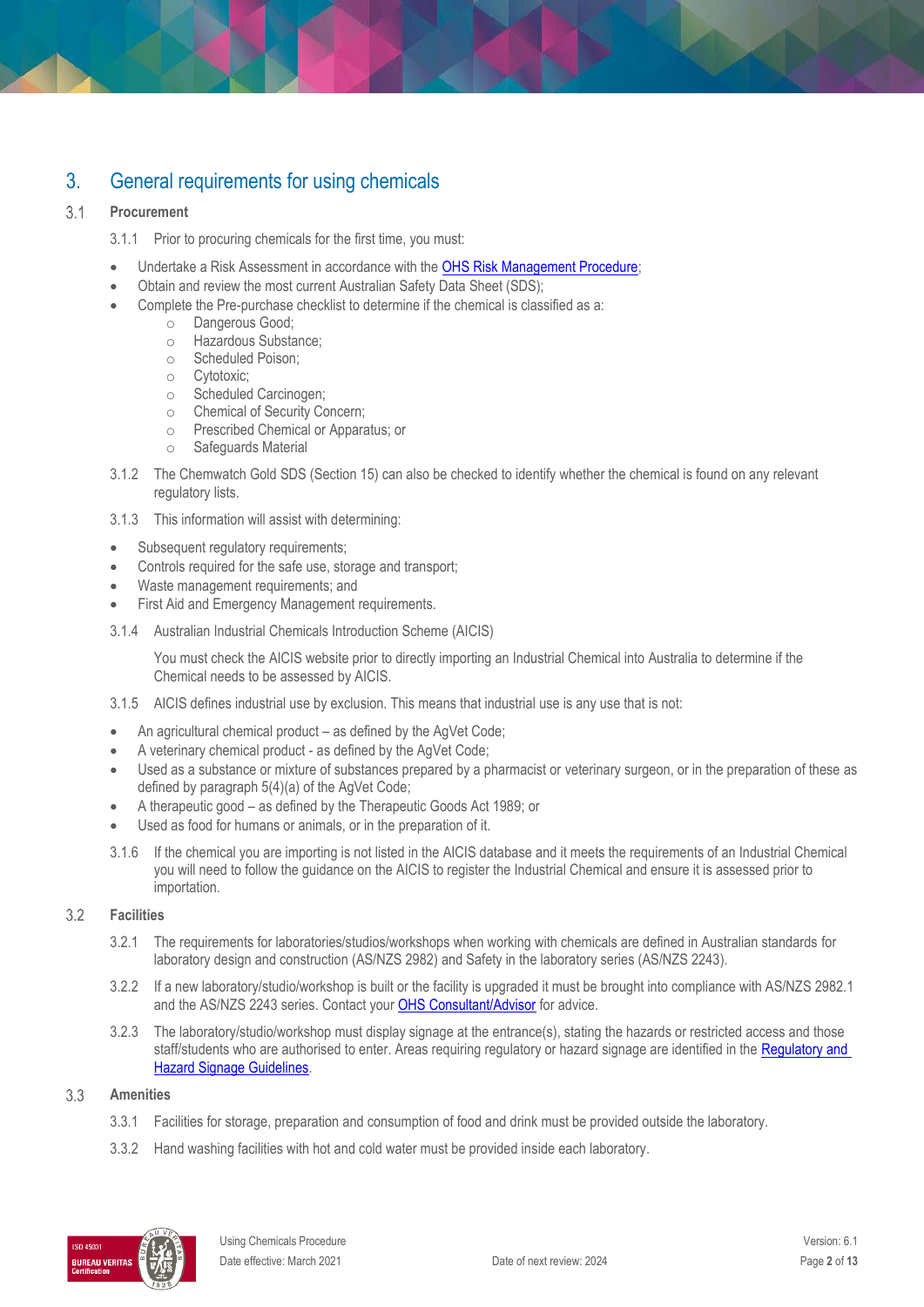#### 3.4 **Safety Equipment**

3.4.1 Safety shower and Eye wash stations

- Emergency drench showers and Eye wash stations must be available at a distance of no more than 15 metres or within approximately 10 seconds travel time from any position in the laboratory.
- In accordance with AS 4775:2007, Safety showers/Eye wash stations must be tested weekly to ensure the correct flow of water and that the water is clear and free from particles. Testing the safety showers on a less frequent basis can be conducted, provided the area can demonstrate that correct and clean flow of water is maintained.

### 3.4.2 Fume control equipment

- Fume cupboards or local exhaust ventilation must be used when working with volatile chemicals in an open process unless the risk assessment indicates it is not necessary.
- Fume cupboards must have a label to indicate that they have been tested within the last 12 months.

### 3.4.3 Air Monitoring

Risk assessment must be used to identify where a low oxygen environment may present an unacceptable risk to any person during both normal operations or in the case of an unintended release. In such cases, air monitoring can be used to provide early warning of a hazard.

- All monitors installed for this purpose must be placed below (where the gas density is heavier than air) or above (where the gas density is lighter than air) the expected breathing zone of where any person may be working. The expected breathing zone is defined as 500mm from the nose of any operator whilst conducting normal duties.
- In addition, they must be placed such that they provide an early indication of a potentially harmful reduced oxygen environment (e.g. <18% oxygen concentration) for any person in that workplace conducting normal duties. This often results in monitors being located:
	- o Between the source of the hazard and any operators whenever practicable.
	- o High enough and away from the source such as to avoid false positive alarms.

### 3.4.4 Self-contained breathing apparatus (SCBA)

- 3.4.4.1 SCBA is typically suitable for entering a workplace that has or may have reduced oxygen levels or that is immediately dangerous to life and health due to hazardous substances and/or materials. Consideration for the practicality of utilizing SCBA will revolve around:
	- The likelihood of a scenario occurring that would warrant SCBA;
	- The burden of risk associated with operators against the option to seek assistance directly from the relevant emergency services;
	- Cost of purchase;
	- Ongoing maintenance requirements; and
	- Provision of suitable training to ensure all operators are competent.
- 3.4.4.2 Where SCBA may be required to safely enter a workplace, an entry/exit procedure detailing any provisions for entry and exit and an accompanying risk assessment must be completed. Where SCBA is identified as a control through risk assessment, the risk approver must ensure that:
	- Adequate consideration has been undertaken to ensure the suitability of the number of kits available at the workplace.
	- SCBA kits and spare tanks are located such that they are easily accessible but that unauthorised use or tampering is prevented. All SCBA equipment must be clearly marked in green and white in accordance with the requirements of AS 1319:1994 Safety signs for the occupational environment.
	- Weight and ease of use of the apparatus. Note that negative pressure demand SCBA no longer meets the requirements of AS 1716 and should no longer be used.
	- Volume of air available to provide a suitable airflow for the duration of time necessary to effectively perform an SCBA operation (e.g. Air supply longer than 15 minutes).
	- Maintenance of all SCBA kits has been performed in accordance to AS/NZS 1715:2009 Selection, use and maintenance of respiratory protective equipment and AS/NZS 1716:2012 Respiratory Protective Devices.
	- Cylinders shall be recharged before the contents have dropped to below 80% of full working pressure. Cylinders with less than 80% full pressure should not be used.

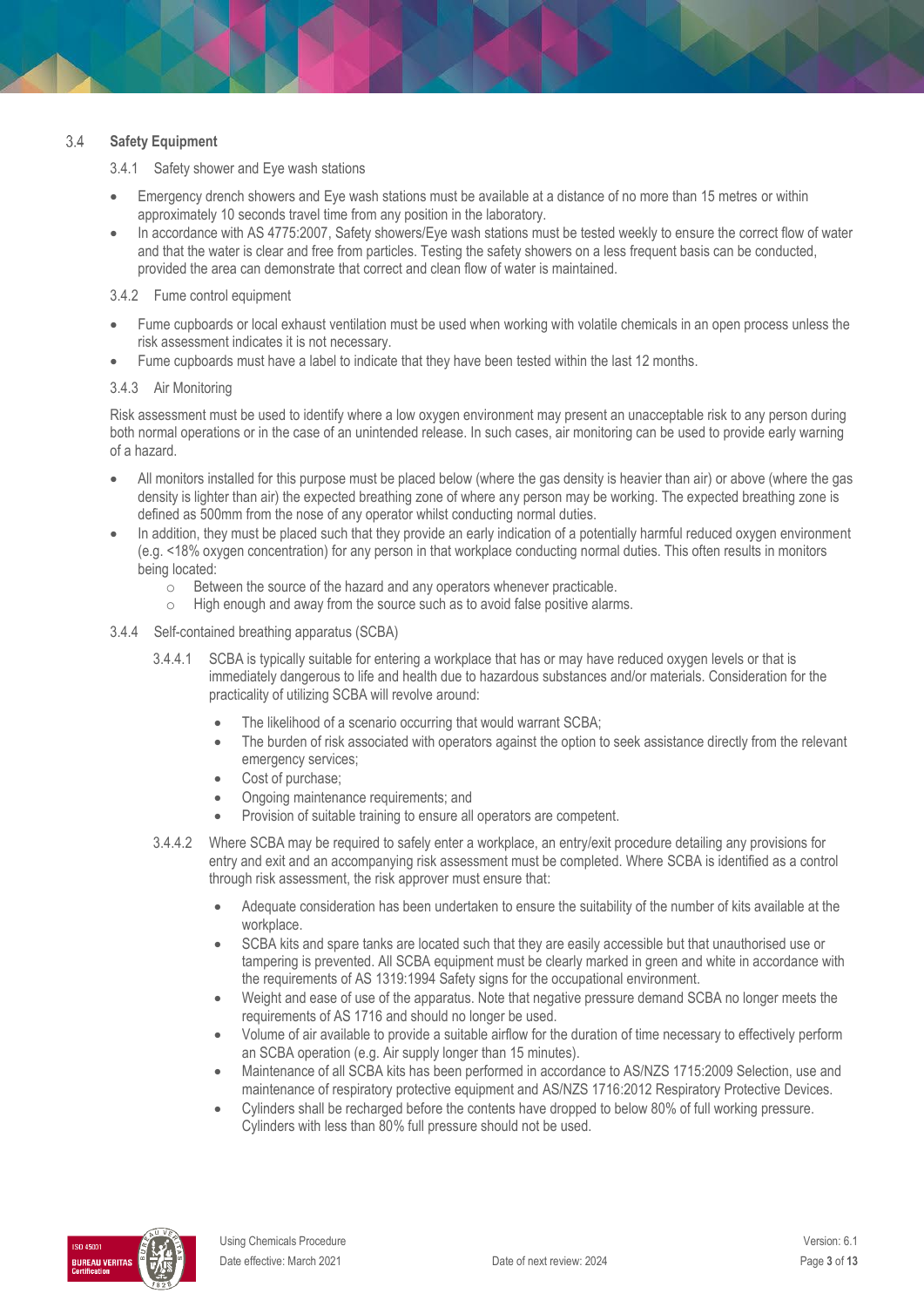SCBA operators have:

Completed the relevant training (Breathing Apparatus (PUAFIR207B)) through Monash Talent & Leadership Development (MTLD) as outlined in the OHS Training Requirements Matrix; Attended skills maintenance sessions every 12 months following completion of training and ensure that a skill maintenance record is logged by the qualified training provider; Approval from the Occupational Health team to operate SCBA, which is received by completing

the SCBA Medical Questionnaire (link to be added) before receiving Breathing Apparatus training and then every 12 months; and

No facial hair, long hair, prescription glasses or any other attire that would inhibit normal operation of the SCBA.

- 3.4.4.3 When intending to use SCBA to respond to incident, an impact assessment must be conducted between all SCBA operators intending on entering a workplace using SCBA to evaluate:
	- The nature of the hazard and the level of risk for those entering the workplace;
	- Whether there is a means of continuously evaluating the risk during operations (e.g. air monitoring);
	- Whether an alternate response is more appropriate (e.g. relying upon emergency services, additional SCBA operators on standby);
	- What the scope of the operation is and what is considered out of scope;
	- The means of oversight and ability to request assistance if an operator is distressed or unresponsive (panic button, observer, standby response team); and
	- The means of aborting the operation.
- 3.4.4.4 During SCBA operations, SCBA operators must:
	- Check, both before and after use, for any:
		- o Breaks or kinks in face piece or liner;
		- o Adequate seal around face (inhale with face piece on);
		- o Adequate pressure in the cylinder (80% full on gauge); and
		- o Operation of air feed (sharp breath in with face piece on).
	- Conduct a secondary equipment (buddy) check by a SCBA trained person before use.
	- Initiate emergency management procedures in the event the operation or any situation arising during an operation becomes life threatening to anyone other than the SCBA operators (e.g. break glass alarm).
	- Follow any direction given by an emergency services personnel.
	- Assess the residual level of risk in the environment and ensure that re-entry during and after operations has been prevented until an all clear can be established.
	- Ensure that at the completion of any operation:
		- o All equipment that has been used has been suitably disinfected, and that,
		- $\circ$  An anti-fog preparation to lenses and visors has been applied and that face pieces are stored in a suitable container (e.g. plastic bag) to keep free of dust.

### 3.4.5 Additional requirements

 Risk assessments must be used to determine any additional controls, e.g. emergency spill equipment, glove boxes, mobile extraction units, personal protective equipment.

#### 3.5 **Chemical Register**

3.5.1 All areas that use chemicals must maintain a chemical register i[n Chemwatch](https://www.monash.edu/ohs/info-docs/safety-topics/chemical-management/chemwatch) in accordance with the [Chemwatch Procedure.](https://publicpolicydms.monash.edu/Monash/documents/1935604)

#### 3.6 **Safety Data Sheets (SDS)**

- 3.6.1 Product SDS can be looked up in [Chemwatch](https://www.monash.edu/ohs/info-docs/safety-topics/chemical-management/chemwatch) or obtained directly from the supplier if not available in Chemwatch.
- 3.6.2 The SDS for each chemical must:
- Be from the manufacturer, supplier or importer of the chemical;
- Conform to the 16 section format as stipulated in the Code of Practice for the Preparation of Safety Data Sheets for Hazardous Chemicals 2020;
- Have been issued in the last 5 years;
- Contain a statement of the hazardous nature of the substance; and
- Contain Australian Emergency contact details.

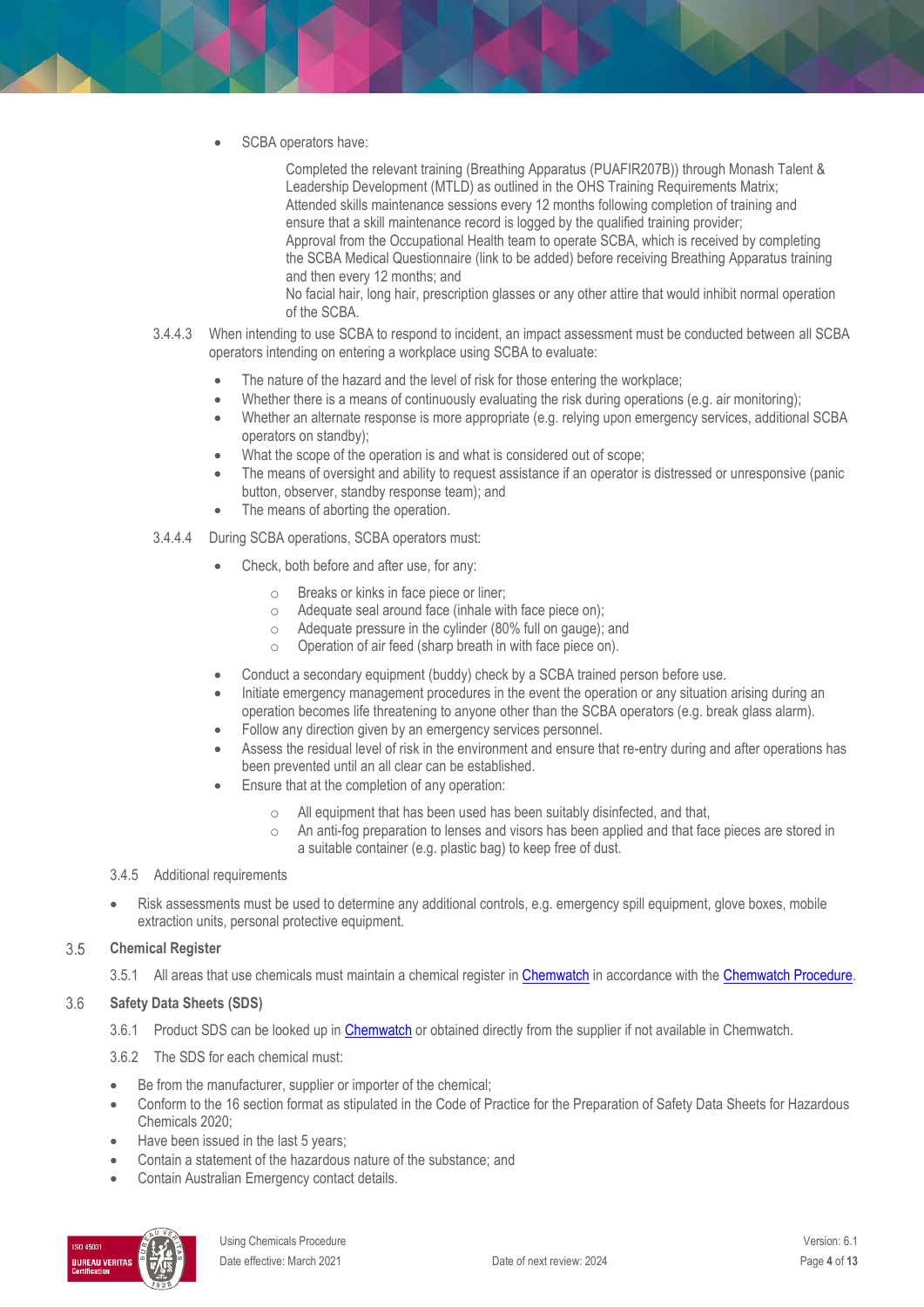3.6.3 Chemwatch will ensure that these requirements are met.

#### 3.7 **Waste Management**

- 3.7.1 Chemicals must be correctly disposed of by ensuring:
- Trade waste agreements are adhered to, e.g. no disposal down the sink;
- Correct handling by competent staff with knowledge and access to appropriate personal protective equipment;
- Appropriate secondary containment for transport to the designated waste storage area;
- Segregation, packaging and labelling in accordance with th[e Chemical Waste Disposal Information sheet](http://www.monash.edu/ohs/info-docs/safety-topics/chemical-management/waste-disposal) and Chemical Waste [Management poster.](http://www.monash.edu/__data/assets/pdf_file/0010/670609/chemical-waste-poster.pdf)
- Secure, designated storage in accordance with EPA requirements;
- Collected by a licensed prescribed waste contractor.

#### $3.8$ **Labelling of decanted chemicals**

- 3.8.1 The requirements for the labelling of decanted chemicals are outlined in the Labelling of Decanted Chemicals OHS [Information sheet.](http://www.monash.edu/ohs/info-docs/safety-topics/chemical-management/labelling-of-decanted-chemicals-ohs-information-sheet)
- 3.8.2 Labels are available to print directly from [Chemwatch](https://www.monash.edu/ohs/info-docs/safety-topics/chemical-management/chemwatch) using the D-Gen Module.
- 3.8.3 In addition:
- Unlabelled containers must not be left unattended; and
	- Re-used containers must have old label:
		- o Removed; or
		- o Totally covered with new label.
- Food and beverage containers, e.g. yoghurt containers, drink bottles, are not permitted to be re-used for chemical storage.

### 4. Dangerous Goods

- $4.1$ **Storage**
	- 4.1.1 All Dangerous Goods must be stored in accordance with the:
	- **[Dangerous Goods and Combustible Liquids Segregation chart](https://www.monash.edu/__data/assets/pdf_file/0007/148588/Segregation-chart.pdf)**
	- **[Dangerous Goods Minor Storage poster](https://www.monash.edu/__data/assets/pdf_file/0008/148589/Chemical-storage-poster.pdf)**

#### $4.2$ **Use**

4.2.1 [Safe work practices,](https://www.monash.edu/__data/assets/pdf_file/0008/147059/safe-work-instructions.pdf) as determined by the risk assessment, must be adhered to. The following guidance material applies:

### • [Fume cupboard Information sheet](https://www.monash.edu/ohs/info-docs/safety-topics/chemical-management/use-of-local-exhaust-ventilation-systems-fume-cupboards)

- 4.2.2 The minimum requirements for Personal Protective Equipment are specified in AS/NZS 2243.2:1997. In summary they are:
- Long-sleeved lab coat/gown
- Safety glasses
- Fully enclosed footwear
- 4.2.3 Gloves with the appropriate chemical resistance must be worn if direct contact with chemicals is likely. Information on different glove types can be found in the SDS or by accessing the **Ansell Chemical Hand Protection Tool**.
- 4.2.4 Any additional Personal Protective Equipment (PPE) as identified in the risk assessment e.g. fitted P2 solvent/particulate mask.

### 5. Hazardous Substances

#### $5.1$ **Storage**

- 5.1.1 A Hazardous substance can also be a dangerous good and/or a drug, poison or controlled substance and the SDS must be consulted to determine all applicable storage requirements and ensure these are met.
- 5.1.2 Laboratory cupboards used for the storage of hazardous chemicals must have spill trays and be labelled to indicate their contents.
- 5.1.3 Where necessary, ventilation of the cupboard must be provided in accordance with AS/NZS 2243.10:2004.

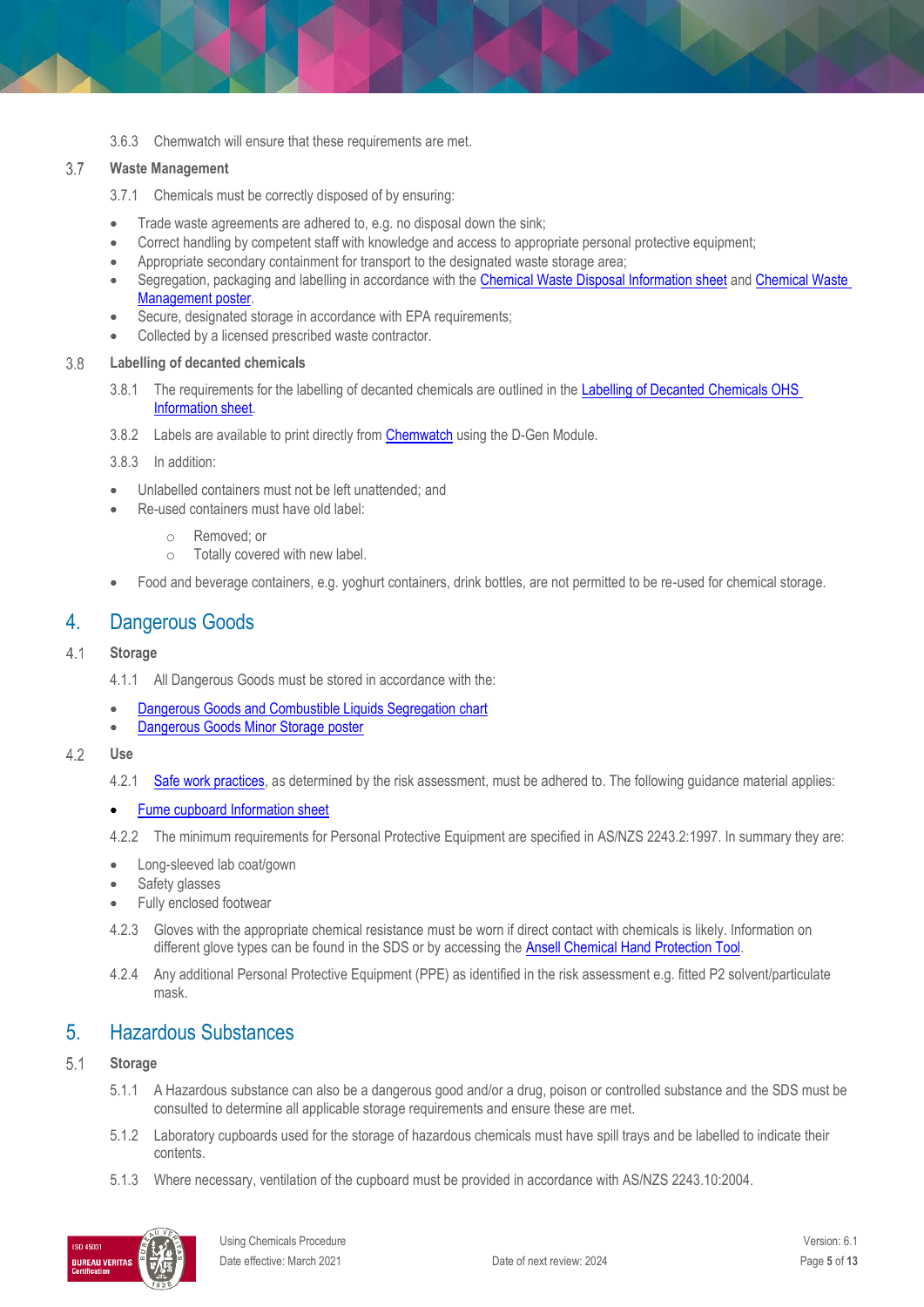#### 5.2 **Use**

5.2.1 [Safe work practices,](https://www.monash.edu/__data/assets/pdf_file/0008/147059/safe-work-instructions.pdf) as determined by the risk assessment, must be adhered to. The following guidance material applies:

### • [Fume cupboard Information sheet](https://www.monash.edu/ohs/info-docs/safety-topics/chemical-management/use-of-local-exhaust-ventilation-systems-fume-cupboards)

- 5.2.2 The minimum requirements for Personal Protective Equipment are specified in AS/NZS 2243.2:1997. In summary they are:
- Long-sleeved lab coat/gown;
- Safety glasses; and
- Fully enclosed footwear.
- 5.2.3 Gloves with the appropriate chemical resistance must be worn if direct contact with chemicals is likely. Information on different glove types can be found in the SDS or by accessing the [Ansell Chemical Hand Protection Tool.](https://www.ansellguardianpartner.com/chemical/home#hp)
- 5.2.4 Any additional Personal Protective Equipment (PPE) as identified in the risk assessment e.g. fitted P2 solvent/particulate mask.

#### 5.3 **Scheduled Carcinogens**

- 5.3.1 If a chemical is classified as a Scheduled Carcinogen, a Scheduled Carcinogen license must be obtained from WorkSafe prior to purchasing the chemical.
- 5.3.2 Record of use: A register of use of the scheduled carcinogen must be maintained and must contain:
- A list of the product name of the scheduled carcinogenic substance;
- A copy of the SDS for each of the carcinogenic substances;
- A running inventory of the amounts used and by whom.
- 5.3.3 The register must be readily accessible to any authorised person.
- 5.3.4 Records of use for each person required to use a scheduled carcinogen must be maintained as per the "Scheduled [Carcinogens: User Notification Record"](http://www.monash.edu/__data/assets/word_doc/0015/113712/carcinogen-user-forms.docx).
- 5.3.5 Upon ceasing work/study at Monash University the user of the scheduled carcinogen must be provided with a written statement of work as described in the ["Scheduled Carcinogens: Exit statement"](http://www.monash.edu/__data/assets/word_doc/0015/113712/carcinogen-user-forms.docx).
- 5.3.6 The academic/administrative unit must retain the completed forms in accordance with th[e OHS Records Management](https://publicpolicydms.monash.edu/Monash/documents/1935642)  [Procedure.](https://publicpolicydms.monash.edu/Monash/documents/1935642)
- 5.3.7 In addition, records of carcinogen use must be sent to **OH&S** including completed copies of the:
- Licence application letter;
- Risk assessment for the scheduled carcinogen to used;
- Granted licence from WorkSafe Victoria;
- Scheduled carcinogens: User Notification Record; and
- Scheduled Carcinogens: Exit statement.
- 5.3.8 OH&S will use this information to maintain a central register of carcinogen use. If staff/students wish to seek access to any personal records of carcinogen use they must first contact their supervisor or [OH&S.](http://monash.edu/ohs/AboutUs)

### 6. Scheduled Drugs and Poisons

- $6.1$ Supervisors must ensure that the area has a current permit from the Department of Health and Human Services (DHHS) to possess and store Scheduled Drugs and Poisons.
- 6.2 **Storage**
	- 6.2.1 Scheduled Drugs and Poisons must be stored in accordance with the [Purchase & Storage of Poisons poster.](http://www.monash.edu/__data/assets/pdf_file/0003/150474/poisons.pdf)
- 6.3 **Use**
	- 6.3.1 [Safe work practices,](https://www.monash.edu/__data/assets/pdf_file/0008/147059/safe-work-instructions.pdf) as determined by the risk assessment, must be adhered to. The following guidance material applies:
	- [Fume cupboard Information sheet](https://www.monash.edu/ohs/info-docs/safety-topics/chemical-management/use-of-local-exhaust-ventilation-systems-fume-cupboards)
	- 6.3.2 The minimum requirements for Personal Protective Equipment are specified in AS/NZS 2243.2:1997. In summary they are:
	- Long-sleeved lab coat/gown;
	- Safety glasses; and

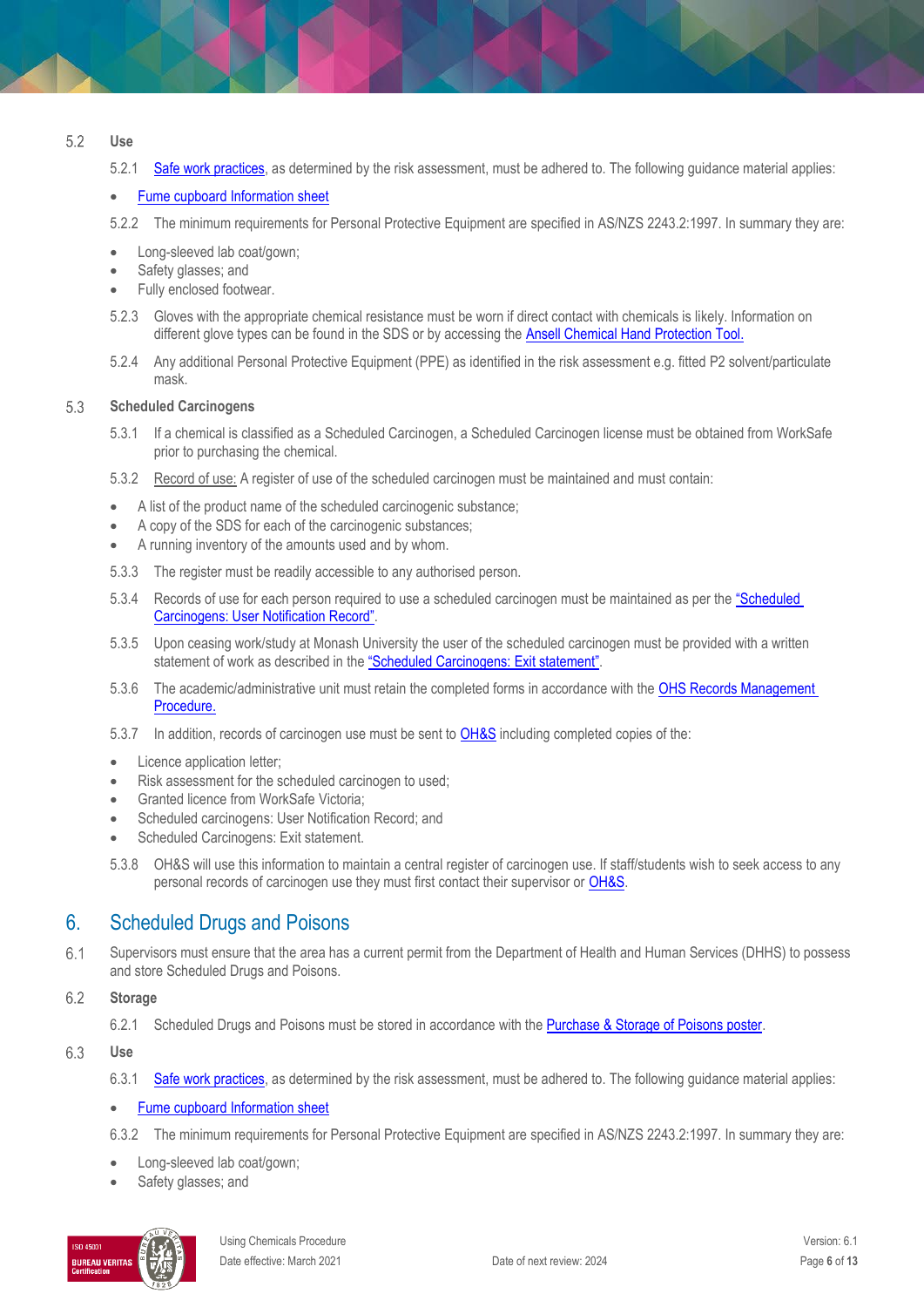- Fully enclosed footwear.
- 6.3.3 Gloves with the appropriate chemical resistance must be worn if direct contact with chemicals is likely. Information on different glove types can be found in the SDS or by accessing the [Ansell Chemical Hand Protection Tool.](https://www.ansellguardianpartner.com/chemical/home#hp)
- 6.3.4 Any additional Personal Protective Equipment (PPE) as identified in the risk assessment e.g. fitted P2 solvent/particulate mask.

#### **High Risk Drugs and Poisons (S8/S9/S4D) – Drugs of Dependence** 6.4

6.4.1 Requirements for the purchase, access, use and destruction of high risk Scheduled Drugs and Poisons are set out in the [High Risk Scheduled Drugs and Poisons Procedure.](https://publicpolicydms.monash.edu/Monash/documents/1935637)

### 7. Cytotoxic Drugs

#### $7.1$ **Storage**

7.1.1 The SDS must be consulted to determine all applicable storage requirements and ensure these are met.

#### $7.2$ **Use**

- 7.2.1 [Safe work practices,](https://www.monash.edu/__data/assets/pdf_file/0008/147059/safe-work-instructions.pdf) as determined by the risk assessment, must be adhered to. The following guidance material applies:
- [Fume cupboard Information sheet;](https://www.monash.edu/ohs/info-docs/safety-topics/chemical-management/use-of-local-exhaust-ventilation-systems-fume-cupboards)
- [Working with BrdU;](https://www.monash.edu/ohs/info-docs/safety-topics/chemical-management/working-with-bromodeoxyuridine-brdu-ohs-information-sheet) and
- [Handling cytotoxic drugs in the workplace.](http://www.worksafe.vic.gov.au/forms-and-publications/forms-and-publications/handling-cytotoxic-drugs-in-the-workplace)

7.2.2 The minimum requirements for Personal Protective Equipment are specified in AS/NZS 2243.2:1997. In summary they are:

- Long-sleeved lab coat/gown;
- Safety glasses; and
- Fully enclosed footwear.
- 7.2.3 Gloves with the appropriate chemical resistance must be worn if direct contact with chemicals is likely. Information on different glove types can be found in the SDS or by accessing the [Ansell Chemical Hand Protection Tool.](https://www.ansellguardianpartner.com/chemical/home#hp)
- 7.2.4 Any additional Personal Protective Equipment (PPE) as identified in the risk assessment e.g. fitted P2 solvent/particulate mask.

### 8. Safeguards Material

- 8.1 Supervisors must ensure that areas obtain the appropriate permit by contacting the [Radiation Protection Officer, OH&S](http://monash.edu/ohs/AboutUs) and develop an appropriate ledger system as required under the permit.
- 8.2 **Storage**
	- 8.2.1 Safeguards material must be stored securely in the specific location nominated in the permit in accordance with the SDS.
- 8.3 **Use**
	- 8.3.1 [Safe work practices,](https://www.monash.edu/__data/assets/pdf_file/0008/147059/safe-work-instructions.pdf) as determined by the risk assessment, must be adhered to. The following guidance material applies:

### • [Fume cupboard Information sheet.](https://www.monash.edu/ohs/info-docs/safety-topics/chemical-management/use-of-local-exhaust-ventilation-systems-fume-cupboards)

- 8.3.2 Gloves must be worn, in addition to any other Personal Protective Equipment identified in the risk assessment.
- 8.3.3 Avoid contamination of bench surfaces by using spill trays (metal or plastic) with disposable coverings such as benchcoat and clean the surface after use.

### 9. Chemical Stores

#### $9.1$ **Minor Storage**

- 9.1.1 The use of the storage area must meet the following requirements:
- The store must be a dedicated storage area;
- Chemicals must be stored in closed, labelled containers;
- Storage of items other than chemicals is to be kept to a minimum, especially combustible items;
- Food or drink must not be stored in the area;

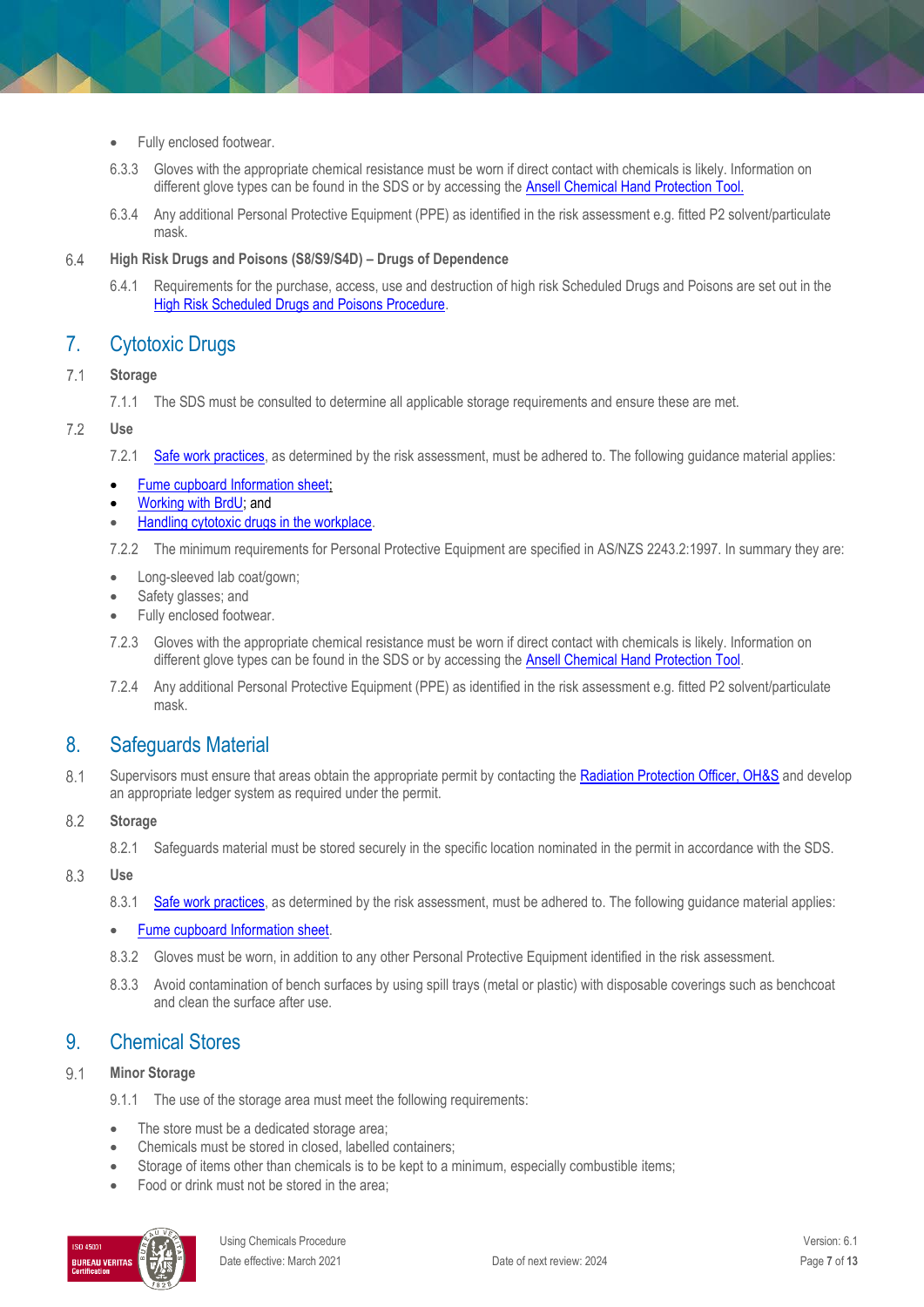- The location must not jeopardise the safety of any other areas in the building and must not impede fire-fighting operations;
- The store must be adequately ventilated to ensure there is no build-up of vapours;
- The storage area must be kept locked and access restricted to authorised personnel;
- There must be spill provisions and means to prevent spilled materials accessing drains;
- Chemicals must be stored in a labelled cupboard or on labelled shelf and not on the floor; and
- Separate, non-permeable spill containment for each class of dangerous goods is required, as well for incompatible items of the same Dangerous Goods class.
- $9.2$ **Major chemical stores** (storage above minor quantities)
	- 9.2.1 There are a range of specific regulatory design requirements for stores holding above minor quantities of chemicals.
	- 9.2.2 These requirements are dependent upon both the quantity stored as well as the mixtures of chemicals stored, thus must be assessed individually to determine additional requirements.
	- 9.2.3 For further information about the storage of chemicals in this type of store, contact your local safety officer or your OHS [Consultant/Advisor](http://monash.edu/ohs/AboutUs) to ensure legislative compliance.

### 10. Training

 $10.1$ Training needs of staff and students must be assessed using th[e OHS Training Requirements matrix.](http://www.monash.edu/__data/assets/pdf_file/0004/496030/ohs-training-guide.pdf)

#### $10.2$ **Local Training**

- 10.2.1 Supervisors of each area must provide induction and training in the use of chemicals in the laboratory/studio/workshop that they supervise. This training must include:
- The location of SDS and risk assessments for the chemicals held and used in the area;
- The use and location of personal protective and emergency equipment for the use of chemicals;
- Local chemical procedures, processes or equipment that use chemicals;
- Local emergency procedures; and
- Chemical waste storage, handling, labelling and disposal procedures.
- 10.2.2 When a supervisor provides training in chemical procedures, the completion of the training must be recorded and retained locally.
- 10.2.3 The student or staff member being trained must be able to demonstrate competence in the task(s) before the supervisor completes the record of training.

#### $10.3$ **Training Courses at a University Level**

MTLD provides *training courses* on the use of dangerous goods and hazardous substances for staff and for Postgraduate and Honours students.

### 11. Health Surveillance at Monash University

Health surveillance of chemical users is conducted at Monash on a risk basis as outlined in the [Health Surveillance Procedure.](https://publicpolicydms.monash.edu/Monash/documents/1935612)

### 12. Pregnancy and Breastfeeding

Workers who are either pregnant, considering pregnancy or breast-feeding, should refer to the **Protecting Unborn and Breast-Fed** [Children Procedure](https://publicpolicydms.monash.edu/Monash/documents/1935638) and seek out further information provided on th[e OH&S website](https://www.monash.edu/ohs/info-docs/safety-topics/events-and-people/pregnancy-and-work) or by contacting thei[r OHS Consultant/Advisor,](https://www.monash.edu/ohs/AboutUs) th[e Occupational Health Physician](https://www.monash.edu/ohs/AboutUs/health-wellbeing/physician) o[r Occupational Health Nurse Consultant.](https://www.monash.edu/ohs/AboutUs/health-wellbeing/nurse-consultants)

### 13. Emergencies involving Chemicals

#### $13.1$ **Incident and Emergency Response**

- 13.1.1 Local emergency procedures for chemical spills must be included in the risk assessment.
- 13.1.2 General emergency procedures for chemical spills are provided in the [333 Emergency procedure booklet.](http://www.monash.edu/ohs/info-docs/safety-topics/emergency-and-fire-safety)
- 13.1.3 All incidents involving chemicals must be reported in accordance with the [Managing OHS Hazards and Incidents Procedure.](https://publicpolicydms.monash.edu/Monash/documents/1935623)

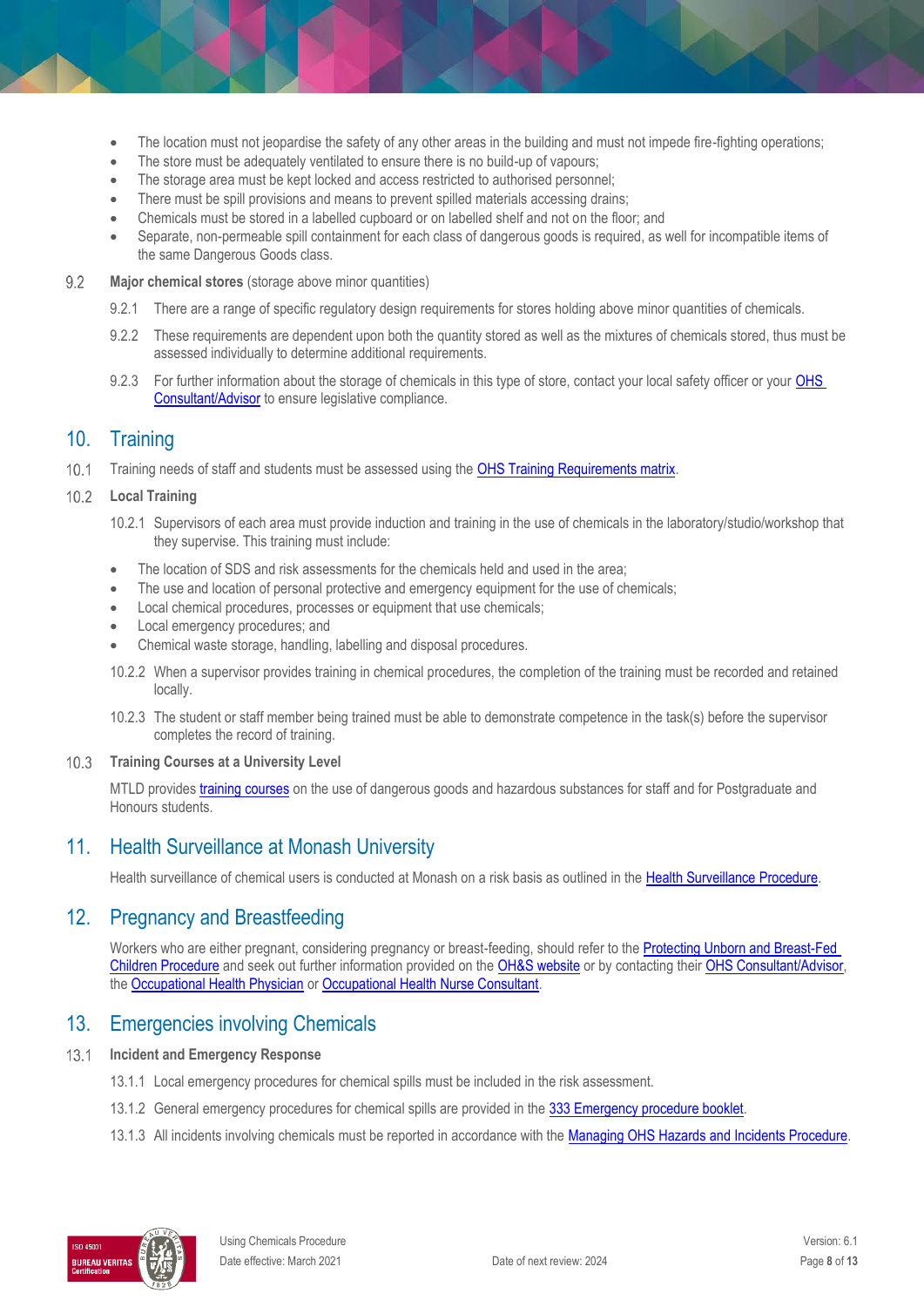#### $13.2$ **Crisis Management**

13.2.1 Monash University has invested considerable resources on planning crisis management and recovery. This planning includes consideration regarding crises involving chemicals.

13.2.2 Further details can be found at th[e Crisis Management and Recovery website.](https://adm.monash.edu/cmr/)

### 14. Responsibilities for Implementation

 $14.1$ A comprehensive list of OHS responsibilities is provided in the document document [OHS Roles, Responsibilities and Committees](https://publicpolicydms.monash.edu/Monash/documents/1935644)  [Procedure.](https://publicpolicydms.monash.edu/Monash/documents/1935644) The responsibilities with respect to using chemicals are summarised below.

14.1.1 Monash Occupational Health & Safety (OH&S): The responsibilities of OH&S include:

- Development, maintenance, review and audit of the University's policies, procedures and systems related to chemicals management;
- Providing monitoring of personal exposures and the environment, where there is significant risk of chemical exposure; and
- Providing information, instruction and training on chemicals management.
- 14.1.2 **Heads of academic/administrative units**: It is the responsibility of the head of academic/administrative unit to ensure that procedures and systems are in place in their area to manage chemicals effectively by ensuring that:
- Staff and students undertake recommended OHS training in the use of chemicals; and
- Resources are made available and appropriately maintained to ensure correct storage and safe use and disposal of chemicals.
- 14.1.3 **Supervisors:** Supervisors are responsible for controlling the OHS risks associated with the use of chemicals for the work or study that they supervise. They must ensure:
- That local procedures and practices comply with legislative requirements for the purchase, storage, use and disposal of chemicals;
- That staff and students undertake the recommended OHS training in the use of chemicals; and
- That all hazards, incidents and 'near miss' incidents are reported in accordance with the Managing OHS Hazards and [Incidents Procedure.](https://publicpolicydms.monash.edu/Monash/documents/1935623)
- 14.1.4 **Staff and students**: Staff and students using chemicals must:
- Comply with OHS instructions, policies and procedures for the use of chemicals;
- Not wilfully or recklessly endanger the health and safety of any person at the workplace;
- Use appropriate control measures, as determined in the relevant risk assessment; and
- Immediately report all hazards, incidents and 'near miss' incidents in accordance with the Managing OHS Hazards and [Incidents Procedure.](https://publicpolicydms.monash.edu/Monash/documents/1935623)

### 15. Tools

15.1 The following tools are associated with this procedure:

- **[Chemwatch](https://www.monash.edu/ohs/info-docs/safety-topics/chemical-management/chemwatch)**
- [Chemical Waste Disposal Information sheet](http://www.monash.edu/ohs/info-docs/safety-topics/chemical-management/waste-disposal)
- [Chemical Waste Management poster](http://www.monash.edu/__data/assets/pdf_file/0010/670609/chemical-waste-poster.pdf)
- [Dangerous Goods Minor Storage poster](https://www.monash.edu/__data/assets/pdf_file/0008/148589/Chemical-storage-poster.pdf)
- [Dangerous Goods and Combustible Liquids Segregation chart](https://www.monash.edu/__data/assets/pdf_file/0007/148588/Segregation-chart.pdf)
- [Fume cupboard Information sheet](https://www.monash.edu/ohs/info-docs/safety-topics/chemical-management/use-of-local-exhaust-ventilation-systems-fume-cupboards)
- [Labelling of Decanted Chemicals](http://www.monash.edu/ohs/info-docs/safety-topics/chemical-management/labelling-of-decanted-chemicals-ohs-information-sheet)
- [Pre-purchase Checklist](https://www.monash.edu/__data/assets/word_doc/0011/836291/Chemical-prepurchase-checklist.docx)
- [Purchase & Storage of Poisons poster](http://www.monash.edu/__data/assets/pdf_file/0003/150474/poisons.pdf)
- SCBA [Medical Questionnaire](https://www.monash.edu/__data/assets/word_doc/0004/1581745/SCBA-Medical-Questionnaire.docx)
- [Scheduled Carcinogens: User Notification Record](http://www.monash.edu/__data/assets/word_doc/0015/113712/carcinogen-user-forms.docx)

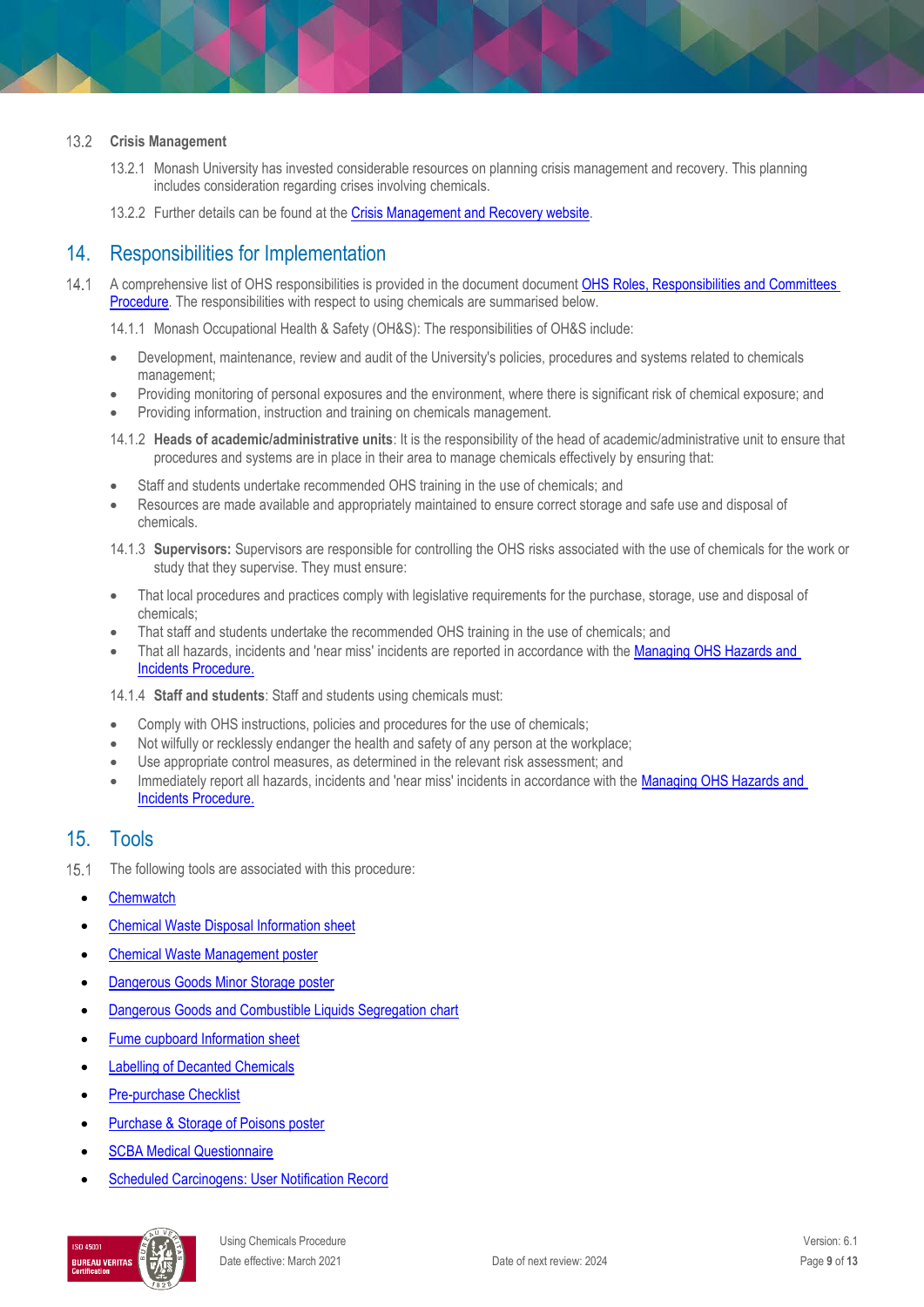- [Scheduled Carcinogens: Exit Statement](http://www.monash.edu/__data/assets/word_doc/0015/113712/carcinogen-user-forms.docx)
- [Working with BrdU Information sheet](https://www.monash.edu/ohs/info-docs/safety-topics/chemical-management/working-with-bromodeoxyuridine-brdu-ohs-information-sheet)

### 16. Records

For OHS Records document retention please refer to the **OHS Records Management Procedure** 

# **DEFINITIONS**

A comprehensive list of definitions is provided in the **Definitions Tool**. Definitions specific to this procedure are as follows.

| <b>Key word</b>                              | <b>Definition</b>                                                                                                                                                                                                                                                                                                                                                                                                                                                                                                                                                                                                                                                                                          |
|----------------------------------------------|------------------------------------------------------------------------------------------------------------------------------------------------------------------------------------------------------------------------------------------------------------------------------------------------------------------------------------------------------------------------------------------------------------------------------------------------------------------------------------------------------------------------------------------------------------------------------------------------------------------------------------------------------------------------------------------------------------|
| Chemical                                     | For the purposes of this document, a chemical is defined as any element, chemical compound or<br>mixture of elements and/or compounds where chemical(s) are distributed.                                                                                                                                                                                                                                                                                                                                                                                                                                                                                                                                   |
| <b>Chemicals of Security</b><br>Concern      | Chemicals that can be used to make homemade explosives or toxic devices as listed in the National<br>Code of Practice for Chemicals of Security Concern 2016.                                                                                                                                                                                                                                                                                                                                                                                                                                                                                                                                              |
| <b>Cytotoxic Drugs</b>                       | Cytotoxic drugs are therapeutic agents intended for, but not limited to, the treatment of cancer. These<br>drugs are known to be highly toxic to cells, mainly through their action on cell reproduction. Many have<br>proved to be carcinogens, mutagens or teratogens.                                                                                                                                                                                                                                                                                                                                                                                                                                   |
| <b>Dangerous Goods</b>                       | Dangerous goods are substances and articles classified on the basis of immediate physical or<br>chemical effects such as fire, explosion, corrosion, oxidation, spontaneous combustion and poisoning<br>that can harm property, the environment or people.<br>Dangerous goods may be solids, liquids, gas, pure substances or mixtures. Dangerous goods are<br>defined in the Dangerous Goods Act 1985 and listed in the Australian Dangerous Goods Code (ADG<br>Code).<br>A dangerous good can also be a hazardous substance and/or a drug, poison or controlled substance.                                                                                                                               |
| <b>Scheduled Drugs and</b><br><b>Poisons</b> | A poison is a substance that causes injury, illness, or death, especially by chemical means. Drugs,<br>poisons and controlled substances are defined and controlled in the Poisons Standard 2012 under the<br>Drugs, Poisons and Controlled Substances Act 1981.<br>The National Drugs and Poisons Schedule Committee classifies drugs and poisons into schedules,<br>which are published as the Standard for the Uniform Scheduling of Medicines and Poisons No.31<br>(SUSMP 31).<br>A drug, poison or controlled substance can also be a hazardous substance and/or a dangerous good.<br>For the remainder of this document, drugs, poisons and controlled substances will be referred to as<br>poisons. |
| <b>Hazardous Substances</b>                  | Hazardous substances are substances that can harm the health of people using them or anyone who<br>may be exposed to them. The harm caused by hazardous substances depends on the substance and<br>the level of exposure.<br>They are classified in accordance with the Globally Harmonised System of Classification and Labelling<br>of Chemicals (GHS).<br>Further information about hazardous substances can be found in the Hazardous Substances<br>Information System.<br>A hazardous substance can also be a dangerous good and/or a drug, poison or controlled substance.                                                                                                                           |
| <b>Precursor Chemicals</b>                   | Any substance whether natural or synthetic and specified in the Drugs, Poisons and Controlled<br>Substance (Precursor Supply) Regulations 2010.                                                                                                                                                                                                                                                                                                                                                                                                                                                                                                                                                            |
| <b>Precursor Apparatus</b>                   | Any item or apparatus prescribed in Category 3 of the Drugs, Poisons and Controlled Substance<br>(Precursor Supply) Regulations 2010.                                                                                                                                                                                                                                                                                                                                                                                                                                                                                                                                                                      |
| <b>Safeguards Material</b>                   | Safeguards material includes uranium and thorium in any chemical form, including salts. Possession of<br>these substances is regulated under the (Federal) Nuclear Non-Proliferation (Safeguards) Act 1987.                                                                                                                                                                                                                                                                                                                                                                                                                                                                                                |
| <b>Scheduled Carcinogens</b>                 | Carcinogenic chemicals are hazardous substances that may cause cancer. Two schedules of                                                                                                                                                                                                                                                                                                                                                                                                                                                                                                                                                                                                                    |

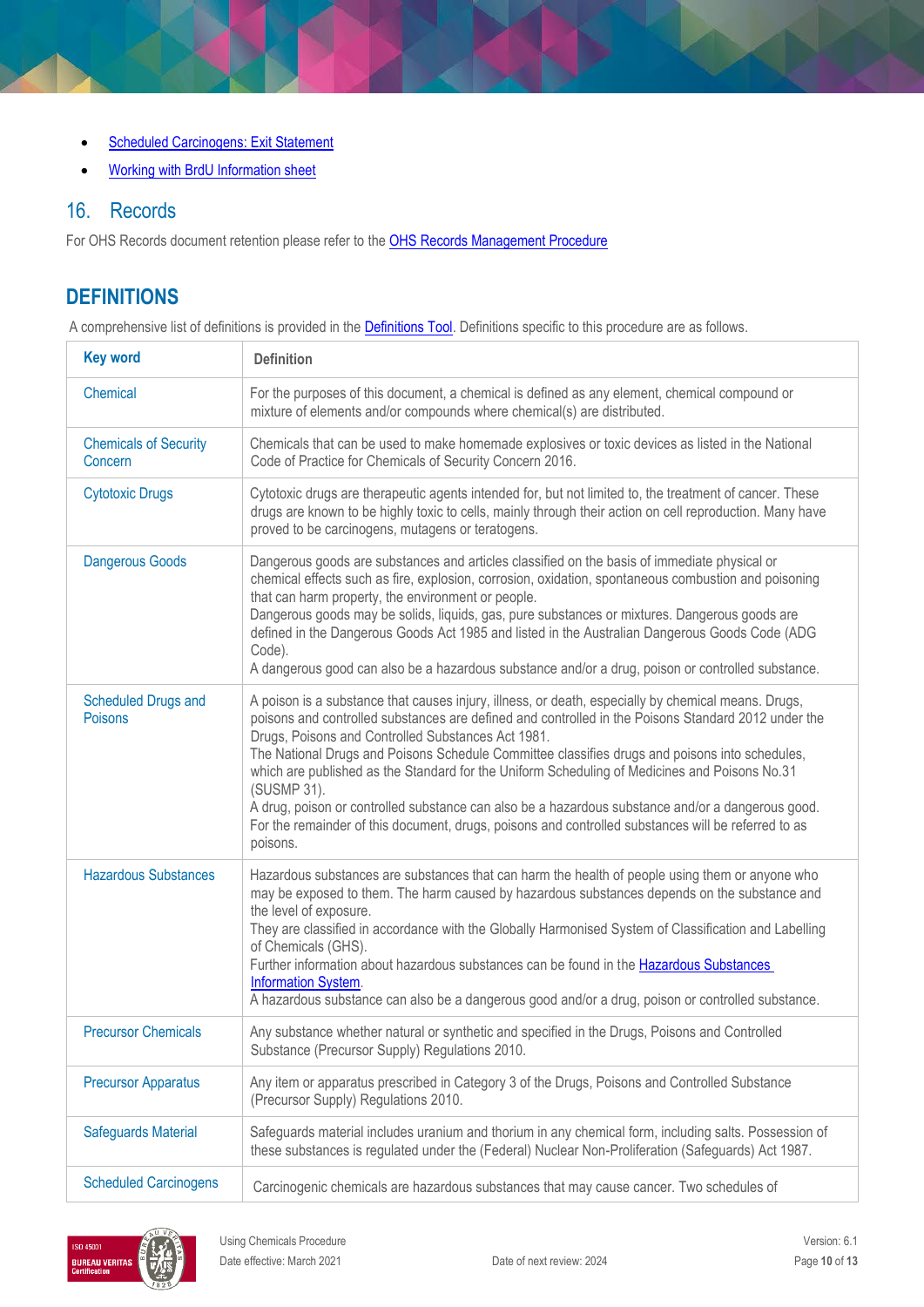| carcinogenic chemicals have been declared under the Occupational Health and Safety Regulations<br>2017 (Vic). These are: |  |
|--------------------------------------------------------------------------------------------------------------------------|--|
| Schedule 10 - Prohibited carcinogenic substances; and<br>Schedule 11 - Restricted carcinogenic substances.               |  |

# **GOVERNANCE**

| Parent policy               | <b>OHS&amp;W Policy</b>                                                             |  |  |
|-----------------------------|-------------------------------------------------------------------------------------|--|--|
| <b>Supporting schedules</b> | N/A                                                                                 |  |  |
| Associated procedures       | <b>Australian and International Standards</b>                                       |  |  |
|                             | ISO 45001:2018 Occupational Health and Safety Management Systems                    |  |  |
|                             | AS/NZS 2243.1: 2005 Safety in Laboratories - Planning and operational aspects       |  |  |
|                             | AS/NZS 2243.2: 2006 Safety in Laboratories - Chemical aspects                       |  |  |
|                             | AS/NZS 2243.8: 2014 Safety in Laboratories - Fume cupboards                         |  |  |
|                             | AS/NZS 2243.10: 2004 Safety in Laboratories - Storage of chemicals                  |  |  |
|                             | AS/NZS 2982.1: 2010 Laboratory Design and Construction - General Requirements       |  |  |
|                             | AS/NZS 1715:2009 Selection, use and maintenance of respiratory protective equipment |  |  |
|                             | AS/NZS 1319:1994 Safety signs for the occupational environment                      |  |  |
|                             | AS ISO 16900:2015 Respiratory Protective Devices (series)                           |  |  |
|                             | AS 4775:2007 Emergency Eyewash and Shower Equipment                                 |  |  |
|                             | <b>Worksafe Victoria Documents</b>                                                  |  |  |
|                             | A step by step guide for managing chemicals in the workplace, 2017                  |  |  |
|                             | Handling cytotoxic drugs in the workplace, January 2003 (Archived)                  |  |  |
|                             | <b>Monash University OHS Documents</b>                                              |  |  |
|                             | <b>Health Surveillance Procedure</b>                                                |  |  |
|                             | <b>High Risk Drugs and Poisons Procedure</b>                                        |  |  |
|                             | Managing OHS Hazards and Incidents Procedure                                        |  |  |
|                             | <b>OHS Risk Management Procedure</b>                                                |  |  |
|                             | <b>OHS Induction and Training Procedure</b>                                         |  |  |
|                             | Protecting Unborn and Breast-Fed Children Procedure                                 |  |  |
|                             | <b>Risk Management Guidelines: Chemical</b>                                         |  |  |
|                             | <b>Using lonising Radiation Procedure</b>                                           |  |  |
| Legislation mandating       | Australian Dangerous Goods Code v. 7.7 2020                                         |  |  |
| compliance                  | Code of Practice for the Storage and Handling of Dangerous Goods 2019 (Vic)         |  |  |
|                             | Dangerous Goods Act 1985 (Vic)                                                      |  |  |
|                             | Dangerous Goods (Storage and Handling) Regulations 2012 (Vic)                       |  |  |
|                             | Drugs, Poisons and Controlled Substances Act 1981                                   |  |  |
|                             | Drugs Poisons and Controlled Substances Regulations 2006 (Vic)                      |  |  |
|                             | Drugs, Poisons and Controlled Substance (Precursor Supply) Regulations 2010 (Vic)   |  |  |
|                             | Environment Protection Act 2017 (Vic)                                               |  |  |
|                             | Environment Protection (Industrial Waste Resource) Regulations 2009 (Vic)           |  |  |
|                             | EPA Bunding 2015 Publication 347.1                                                  |  |  |
|                             | (Federal) Nuclear Non-Proliferation (Safeguards) Act 1987                           |  |  |
|                             | Hazardous Substances Code of Practice 2019 (Vic)                                    |  |  |
|                             | Industrial Chemicals (Notification and Assessment) Act 1989                         |  |  |

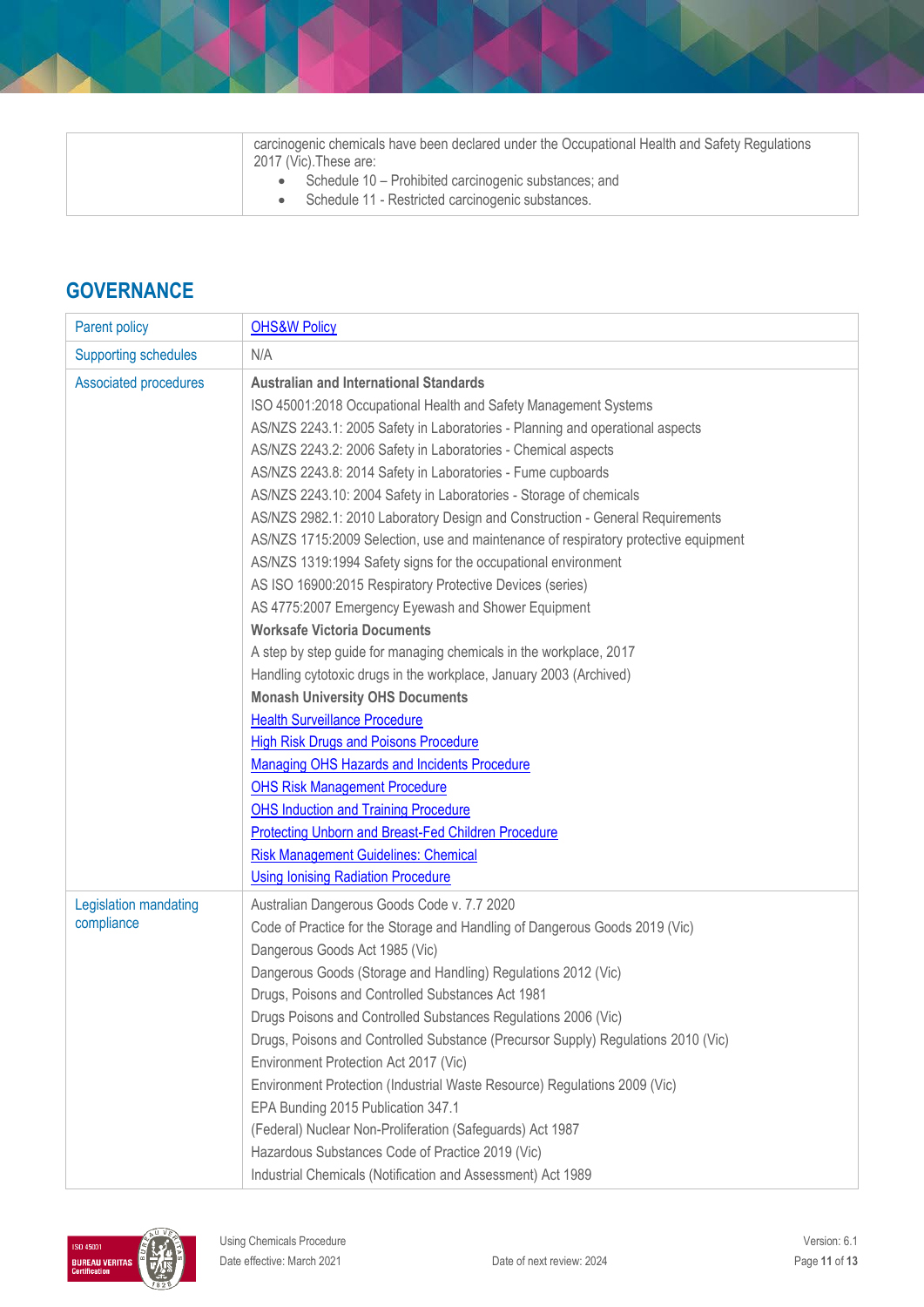|                          | Industrial Chemicals (Notification and Assessment) Regulations 1990                                               |
|--------------------------|-------------------------------------------------------------------------------------------------------------------|
|                          | Model Work Health and Safety Regulations 2016                                                                     |
|                          | Model Code of Practice for the Preparation of Safety Data Sheets for Hazardous Chemicals 2020                     |
|                          | National Code of Practice for Chemicals of Security Concern 2016 (Cth)                                            |
|                          | Nuclear Non-Proliferation (Safeguards) Act 1987 (Cth)                                                             |
|                          | Occupational Health and Safety Act 2004 (Vic)                                                                     |
|                          | Occupational Health and Safety Regulations 2017(Vic)                                                              |
|                          | Poisons Standard October 2020 (SUSMP No.31)                                                                       |
|                          | Public Health and Wellbeing Act 2008 (Vic)                                                                        |
| Category                 | Operational                                                                                                       |
| Endorsement              | Monash University OHS Committee                                                                                   |
|                          | 18 March 2021                                                                                                     |
| Approval                 | Office of the Chief Operating Officer & Senior Vice-President (a delegate of the President & Vice-<br>Chancellor) |
|                          | March 2021                                                                                                        |
| Procedure owner          | Manager, OH&S                                                                                                     |
| Date effective           | March 2021                                                                                                        |
| <b>Review date</b>       | 2024                                                                                                              |
| Version                  | 6.1                                                                                                               |
| <b>Content enquiries</b> | ohshelpline@monash.edu                                                                                            |

# **DOCUMENT HISTORY**

| <b>Version</b> | <b>Date Approved</b> | <b>Changes made to document</b>                                                                                                                                                                                                                                                                                                                                                                                                                                                                                                                                                                                                              |
|----------------|----------------------|----------------------------------------------------------------------------------------------------------------------------------------------------------------------------------------------------------------------------------------------------------------------------------------------------------------------------------------------------------------------------------------------------------------------------------------------------------------------------------------------------------------------------------------------------------------------------------------------------------------------------------------------|
| 4              | March 2017           | 1. Updated hyperlinks throughout document<br>Updated Compliance and Reference sections<br>2.<br>3.<br><b>Updated Tools section</b><br>Replaced table in Records section with hyperlink to OHS Records management procedure<br>4.<br>5. Added definitions for "Chemicals of Security concern" and "Precursor<br>chemicals/apparatus"<br>6. Added section 6.4 Purchasing chemicals under General Requirements section<br>Condensed information in section 6.7 Labelling of Decanted Chemicals and added<br>7.<br>hyperlinks to OHS information sheet.<br>Condensed information in Risk Management section and added relevant hyperlinks.<br>8. |
| 4.1            | August 2017          | Updated logos in header<br>$1_{1}$<br>Updated OHS Regulations to 2017<br>2.                                                                                                                                                                                                                                                                                                                                                                                                                                                                                                                                                                  |
| 4.2            | <b>June 2018</b>     | Added requirement for safety shower testing in section 2.3                                                                                                                                                                                                                                                                                                                                                                                                                                                                                                                                                                                   |
| 5.0            | December 2018        | 1. Added requirements for air monitoring and SCBA to section 2.3<br>Added SCBA Medical Questionnaire to Section 14 - Tools.<br>2.                                                                                                                                                                                                                                                                                                                                                                                                                                                                                                            |
| 6.0            | March 2021           | Deleted specific requirements for purchasing of chemicals under each section of different<br>types of chemicals.<br>2. Updated Risk Management section to outline all requirements in relation to the<br>procurement of chemicals.<br>3. Added reference to Australian Industrial Chemical Introduction Scheme (AICIS)                                                                                                                                                                                                                                                                                                                       |